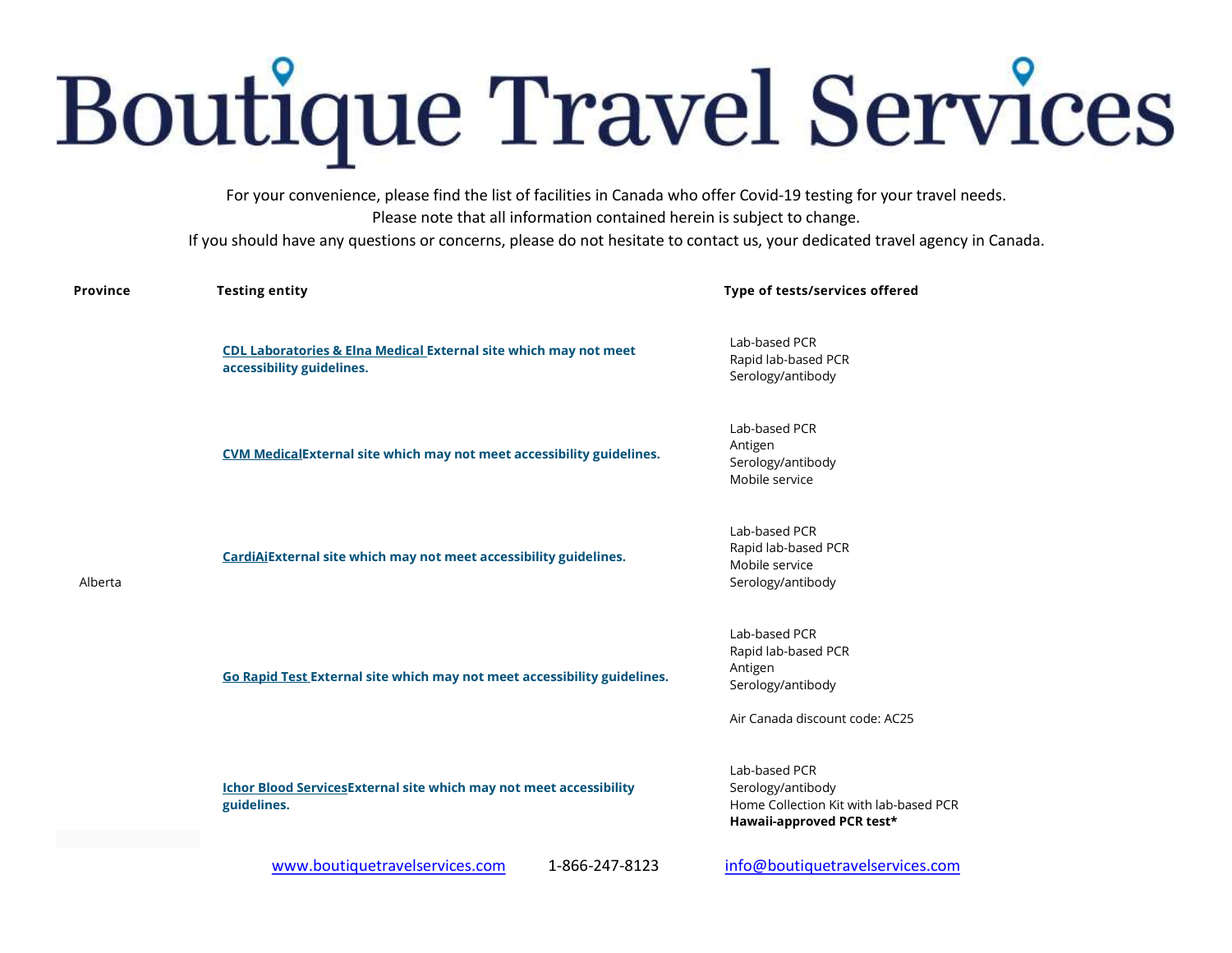| Province         | <b>Testing entity</b>                                                                                 | Type of tests/services offered                                                                                                                                         |
|------------------|-------------------------------------------------------------------------------------------------------|------------------------------------------------------------------------------------------------------------------------------------------------------------------------|
|                  | <b>Medicine Shoppe External site which may not meet accessibility</b><br>guidelines.                  | Lab-based PCR<br>Rapid lab-based PCR<br>Serology/antibody<br>Antigen                                                                                                   |
|                  | Numi HealthExternal site which may not meet accessibility guidelines.                                 | Airport location (YYC-YEG)<br>Lab-based PCR<br>Rapid PCR<br>Serology/antibody<br>Antigen<br>Mobile service                                                             |
|                  | <b>Shoppers Drug MartExternal site which may not meet accessibility</b><br>guidelines.                | Lab-based PCR<br>Antigen<br>Serology/antibody<br>Hawaii-approved PCR test*                                                                                             |
|                  | <b>Bon Voyage MedicalExternal site which may not meet accessibility</b><br>guidelines.                | Lab-based PCR<br>Rapid Point-of-Care PCR<br>Antigen<br>Serology/antibody<br>Hawaii-approved PCR test*<br>Air Canada passenger discount available upon providing proof. |
| British Columbia | CVM MedicalExternal site which may not meet accessibility guidelines.                                 | Airport location (YVR)<br>Lab-based PCR<br>Antigen<br>Serology/antibody                                                                                                |
|                  | <b>Care Point Medical &amp; WellnessExternal site which may not meet</b><br>accessibility guidelines. | Lab-based PCR<br>Rapid lab-based PCR<br>Antigen<br>Hawaii-approved PCR test*                                                                                           |
|                  |                                                                                                       |                                                                                                                                                                        |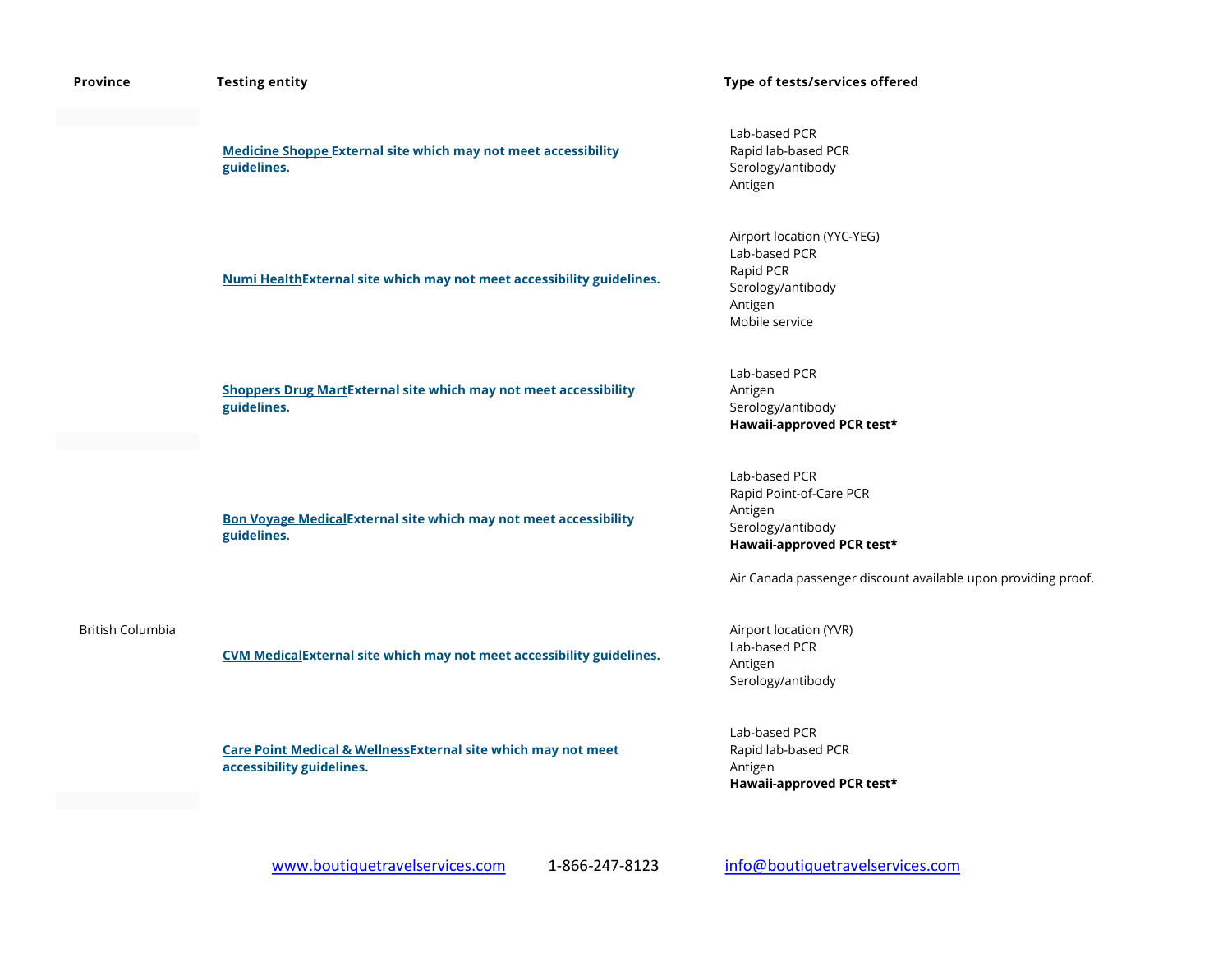| Province | <b>Testing entity</b>                                                                     | Type of tests/services offered                                                                                                                         |
|----------|-------------------------------------------------------------------------------------------|--------------------------------------------------------------------------------------------------------------------------------------------------------|
|          | Go Rapid Test External site which may not meet accessibility guidelines.                  | Lab-based PCR<br>Rapid lab-based PCR<br>Antigen<br>Serology/antibody<br>Air Canada discount code: AC25                                                 |
|          | Iridia MedicalExternal site which may not meet accessibility guidelines.                  | Lab-based PCR<br>Antigen<br>Serology/antibody<br>Hawaii-approved PCR test*                                                                             |
|          | Midtown Medical ClinicExternal site which may not meet accessibility<br>guidelines.       | Lab-based PCR<br>Rapid point-of-care PCR<br>Serology/antibody<br>Antigen<br>Air Canada discount code: COVIDTEST10                                      |
|          | PolyCan Health Centre ClinicExternal site which may not meet<br>accessibility guidelines. | Lab-based PCR<br>Serology/antibody<br>Hawaii-approved PCR test*<br>Air Canada passenger discount available upon providing proof.                       |
|          | <b>Shoppers Drug MartExternal site which may not meet accessibility</b><br>guidelines.    | Lab-based PCR<br>Serology/antibody<br>Hawaii-approved PCR test*                                                                                        |
|          | Ultima Medical Services External site which may not meet accessibility<br>guidelines.     | Airport location (YVR)<br>Lab-based PCR<br>Rapid lab-based PCR<br>Rapid Point-of-Care PCR<br>Antigen<br>Serology/antibody<br>Hawaii-approved PCR test* |

www.boutiquetravelservices.com 1-866-247-8123 info@boutiquetravelservices.com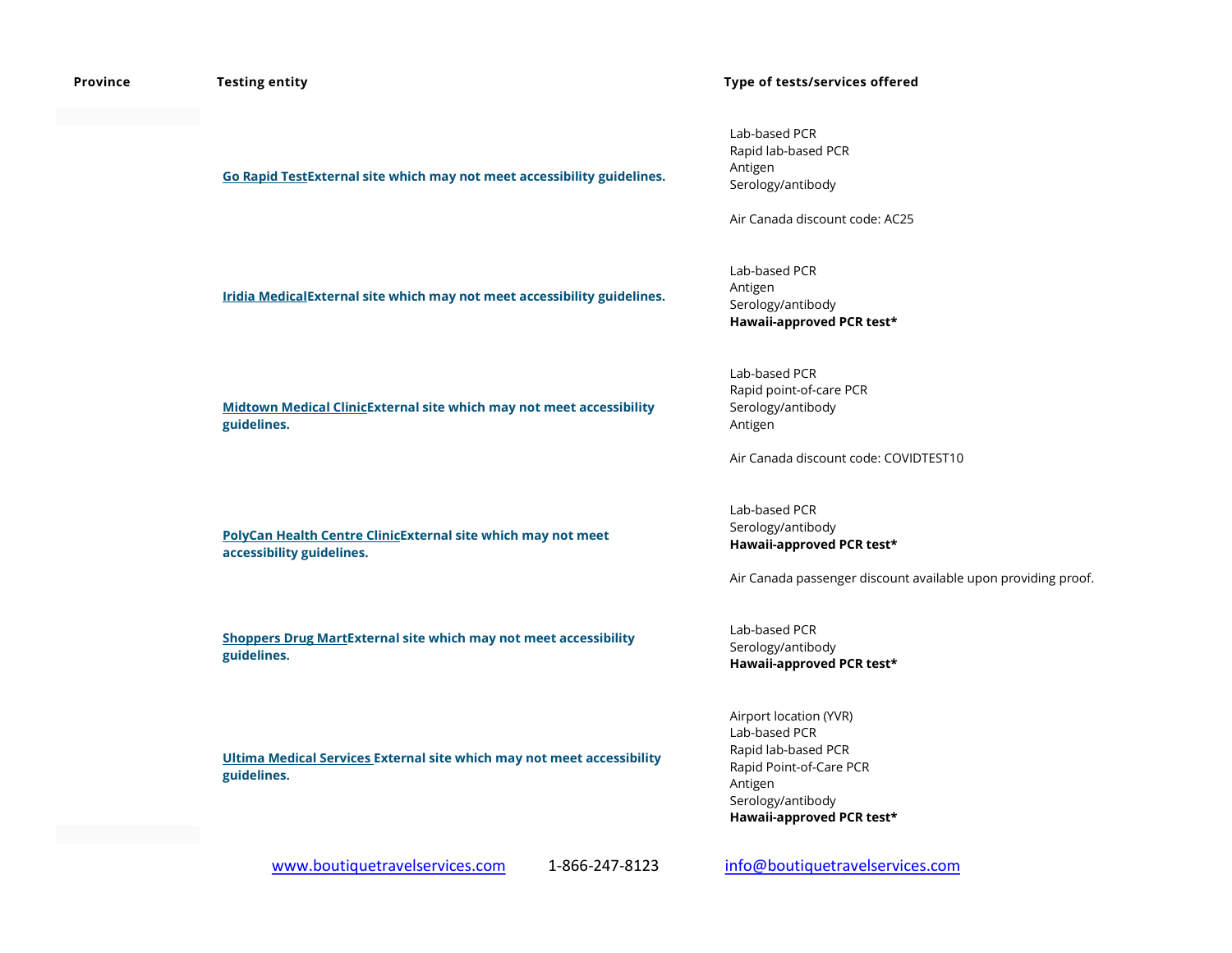| <b>Province</b> | <b>Testing entity</b>                                                                        | Type of tests/services offered                                                                                                                                 |
|-----------------|----------------------------------------------------------------------------------------------|----------------------------------------------------------------------------------------------------------------------------------------------------------------|
|                 | Whitecap RSCExternal site which may not meet accessibility guidelines.                       | Airport location (YVR South Terminal, Kelowna, Nanaimo, Terrace, Prince<br>George)<br>Lab-based PCR<br>Rapid Point-of-Care PCR<br>Antigen<br>Serology/antibody |
| New Brunswick   | <b>Ichor Blood Services External site which may not meet accessibility</b><br>guidelines.    | Antigen<br>Serology<br>Online purchase of Home Collection Kit with lab-based PCR<br>Hawaii-approved PCR test*                                                  |
| Newfoundland    | <b>Avalon LaboratoriesExternal site which may not meet accessibility</b><br>guidelines.      | Lab-based PCR                                                                                                                                                  |
| and Labrador    | FIT For WorkExternal site which may not meet accessibility guidelines.                       | Lab-based PCR                                                                                                                                                  |
| Ontario         | CDL Laboratories & Elna MedicalExternal site which may not meet<br>accessibility guidelines. | Lab-based PCR<br>Rapid lab-based PCR<br>Antigen<br>Serology/antibody                                                                                           |
|                 | CardiAi External site which may not meet accessibility guidelines.                           | Lab-based PCR<br>Rapid lab-based PCR<br>Mobile service<br>Serology/antibody                                                                                    |
|                 | FH HealthExternal site which may not meet accessibility guidelines.                          | Lab-based PCR<br>Rapid Point-of-Care PCR<br>Antigen<br>Serology/antibody<br>Air Canada discount code:<br>50OFFAC (1-Hour Point-of Care PCR)                    |
|                 | 1-866-247-8123<br>www.boutiquetravelservices.com                                             | info@boutiquetravelservices.com                                                                                                                                |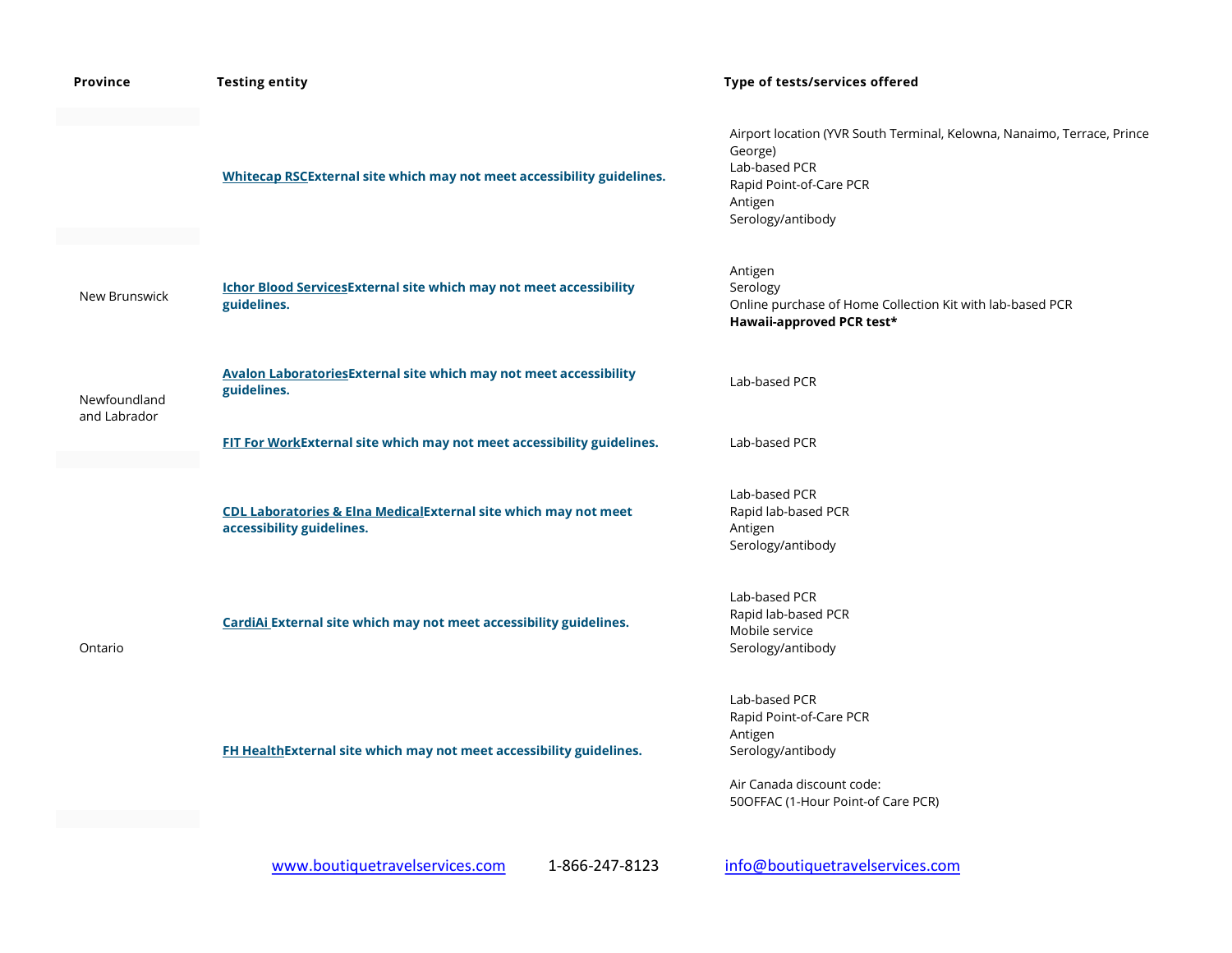| Province | <b>Testing entity</b>                                                                  | Type of tests/services offered                                                                                                                                       |
|----------|----------------------------------------------------------------------------------------|----------------------------------------------------------------------------------------------------------------------------------------------------------------------|
|          |                                                                                        | 40OFFAC (Antigen)<br>10OFFAC (Same day/Next day PCR)                                                                                                                 |
|          | MedioneRxExternal site which may not meet accessibility guidelines.                    | Lab-based PCR<br>Rapid lab-based PCR<br>Rapid Point-of-Care NAAT<br>Antigen<br>Serology/antibody<br>Mobile service<br>Air Canada discount code: ACP10                |
|          | <b>Shoppers Drug MartExternal site which may not meet accessibility</b><br>guidelines. | Lab-based PCR<br>Antigen<br>Serology/antibody<br>Hawaii-approved PCR test*                                                                                           |
|          | Switch Health External site which may not meet accessibility guidelines.               | Airport location (YYZ)<br>Lab-based PCR<br>Rapid lab-based PCR<br>Antigen<br>Home Collection Kit with lab-based PCR                                                  |
|          | Vector HealthExternal site which may not meet accessibility guidelines.                | Airport location drive-thru (YYZ)<br>Rapid Point-of-Care PCR<br>Antigen<br>Air Canada discount code:<br>VECTOR20AC (Rapid Point-of-Care PCR)<br>VECTOR25AC (Antigen) |
| Quebec   | <b>BironExternal site which may not meet accessibility guidelines.</b>                 | Airport location (YUL)<br>Lab-based PCR<br>Rapid lab-based PCR<br>Antigen                                                                                            |
|          | 1-866-247-8123<br>www.boutiquetravelservices.com                                       | info@boutiquetravelservices.com                                                                                                                                      |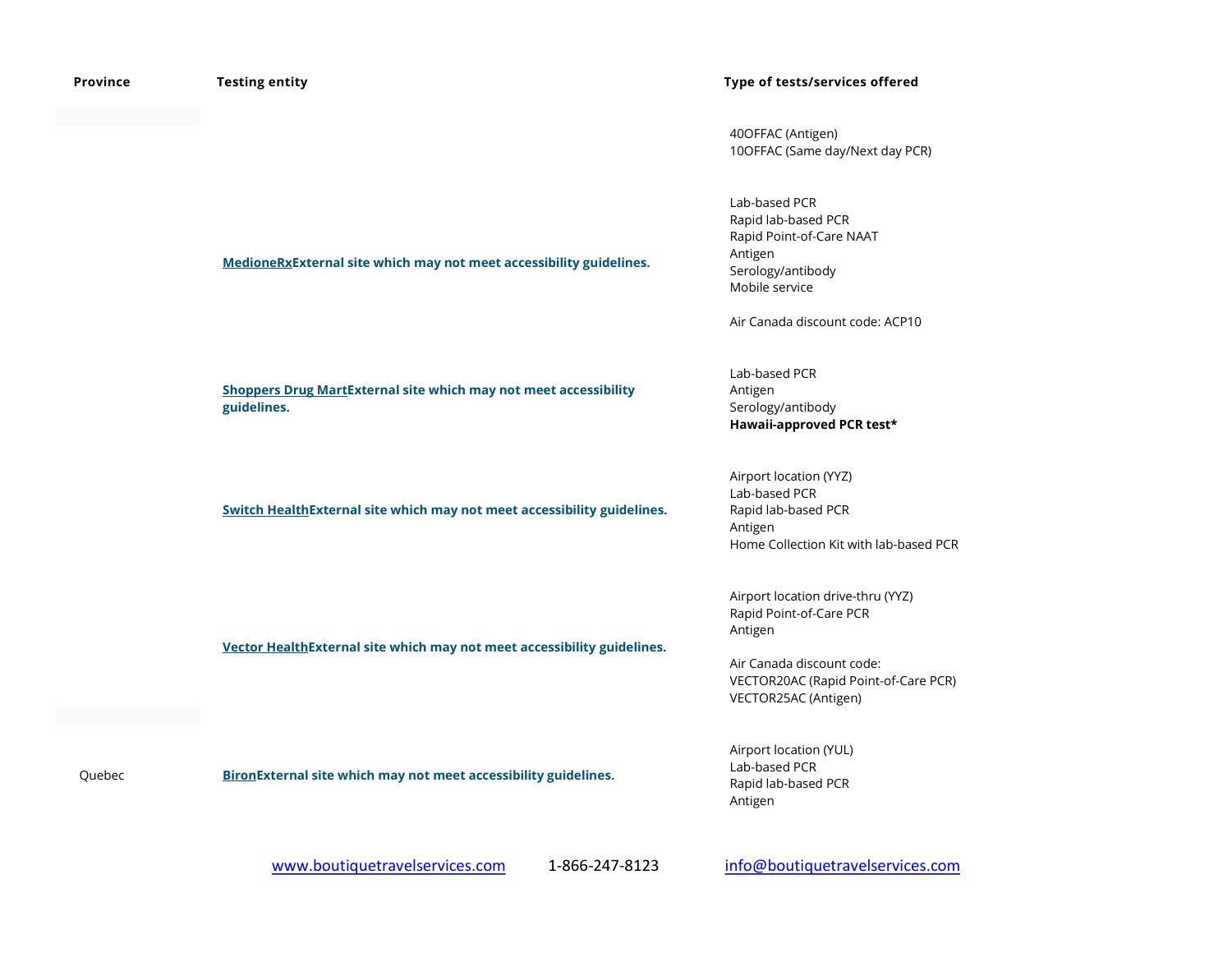| Province     | <b>Testing entity</b>                                                                        | Type of tests/services offered                                                                         |
|--------------|----------------------------------------------------------------------------------------------|--------------------------------------------------------------------------------------------------------|
|              |                                                                                              | Serology/antibody<br>Hawaii-approved PCR test*                                                         |
|              | CDL Laboratories & Elna MedicalExternal site which may not meet<br>accessibility guidelines. | Lab-based PCR<br>Rapid lab-based PCR<br>Antigen<br>Serology/antibody                                   |
|              | DynacareExternal site which may not meet accessibility guidelines.                           | Lab-Based PCR<br>Serology/antibody<br>Hawaii-approved PCR test*                                        |
|              | Go Test RapideExternal site which may not meet accessibility guidelines.                     | Lab-based PCR<br>Rapid lab-based PCR<br>Antigen<br>Serology/antibody<br>Air Canada discount code: AC25 |
|              | <b>Lilium DiagnosticsExternal site which may not meet accessibility</b><br>guidelines.       | Rapid lab-based PCR                                                                                    |
|              | NobelExternal site which may not meet accessibility guidelines.                              | Lab-based PCR<br>Rapid Point-of-Care PCR<br>Antigen                                                    |
| Saskatchewan | <b>Quantum GenetixExternal site which may not meet accessibility</b><br>guidelines.          | Home Collection Kit with lab-based PCR<br>Antigen                                                      |
|              | <b>Shoppers Drug MartExternal site which may not meet accessibility</b><br>guidelines.       | Lab-based PCR                                                                                          |
|              |                                                                                              |                                                                                                        |

www.boutiquetravelservices.com 1-866-247-8123 info@boutiquetravelservices.com